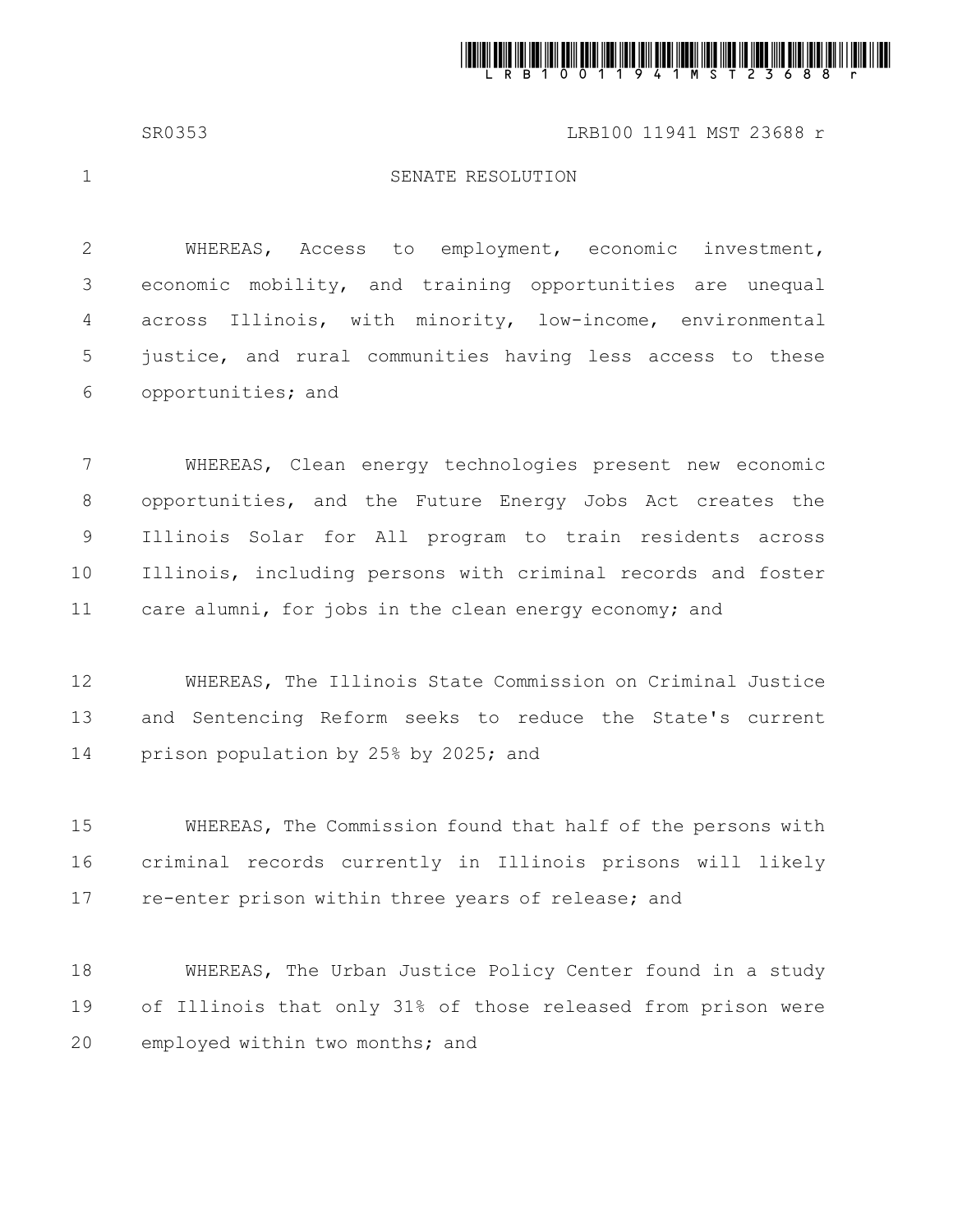WHEREAS, High levels of unemployment correlate directly with violence in Illinois communities and recidivism; and 1 2 SR0353 -2- LRB100 11941 MST 23688 r

WHEREAS, The families and spouses of persons with criminal records are negatively and economically impacted and deserve good paying jobs; and 3 4 5

WHEREAS, Wage gaps continue to exist based on gender and race, with Caucasian women earning 82 cents, African American women earning 65 cents, and Hispanic women earning 58 cents for every dollar earned by Caucasian men in hourly wages; and 6 7 8 9

WHEREAS, Higher recidivism rates lead to higher incarceration rates and costs for Illinois taxpayers; and 10 11

WHEREAS, Educational and vocational training for persons with criminal records is a gateway to break the cycle of incarceration and is critical to reduce violence and recidivism rates; and 12 13 14 15

WHEREAS, All people desire to live in safe neighborhoods, with access to public land, clean air, drinkable water, good health, and to be empowered through work; and 16 17 18

WHEREAS, Addressing environmental justice has been a national priority for over two decades, as first outlined in 19 20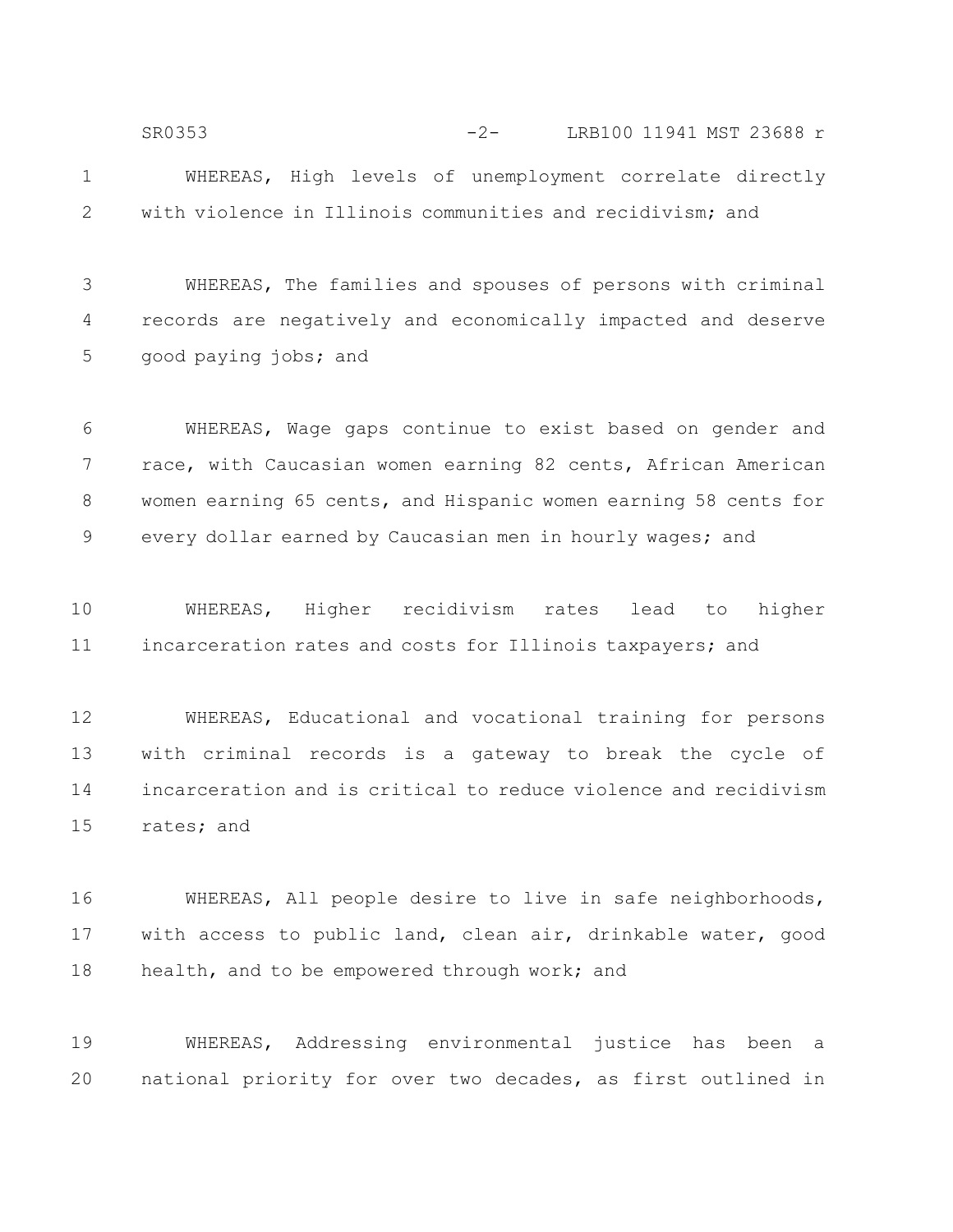1994 in Executive Order 12898 on Federal Actions to Address Environmental Justice in Minority Populations and Low-Income Populations; and 1 2 3 SR0353 -3- LRB100 11941 MST 23688 r

WHEREAS, President Obama reaffirmed the necessity of working for a healthy environment for all communities in a Proclamation on the 20th Anniversary of the Executive Order; and 4 5 6 7

WHEREAS, Illinois upholds the commitment to ensure that no community disproportionately bears the burden of pollution or environmental degradation through the Illinois Environmental Protection Agency Commission on Environmental Justice; and 8 9 10 11

WHEREAS, Communities of color and economically-disadvantaged communities have historically shouldered the burdens of pollution and its toxic impacts on health, air, water, and land; and 12 13 14 15

WHEREAS, The United States Department of Health and Human Services Office of Minority Health reports that African American children are four times as likely as non-Hispanic Caucasian children to be admitted to the hospital for an asthma attack and 10 times as likely to die from one; and 16 17 18 19 20

WHEREAS, Growing the clean energy economy through the jobs 21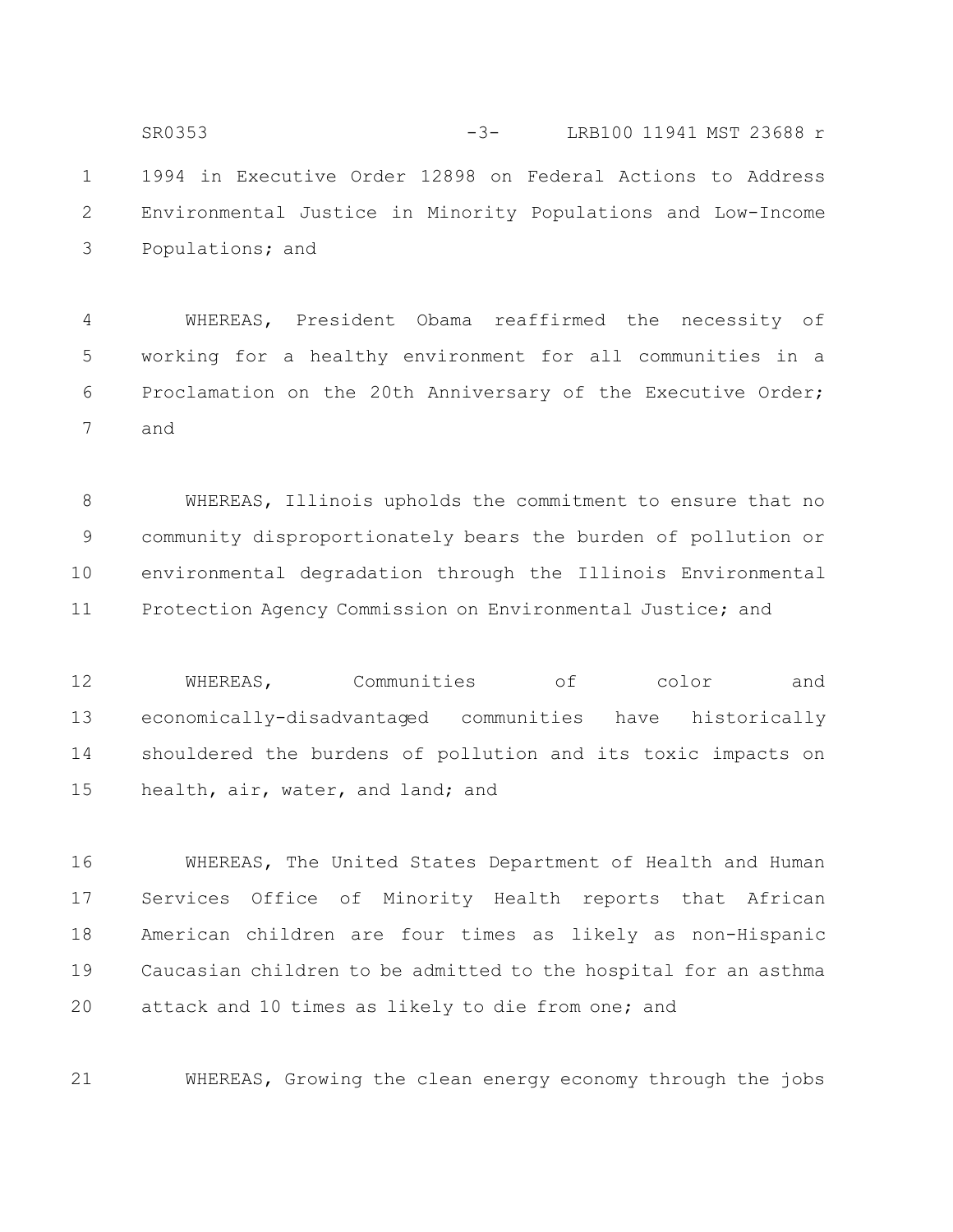and investments set forth in the Future Energy Jobs Act is vital to reducing asthma-causing air pollution and carbon emissions that contribute to climate change; and 1 2 3 SR0353 -4- LRB100 11941 MST 23688 r

WHEREAS, Lack of investment in stormwater infrastructure causes basement flooding, sewer backups, and water contamination that disproportionately affect economically-disadvantaged communities; and 4 5 6 7

WHEREAS, Lack of access to fresh, local, healthy food causes poor health outcomes such as obesity, diabetes, and heart disease throughout communities of color and economically-disadvantaged communities; and 8 9 10 11

WHEREAS, Communities of color face barriers of access to green open space and the health and recreational benefits provided therein; and 12 13 14

WHEREAS, Economically-challenged communities across Illinois - urban, semi-urban, and rural - together face environmental injustices; and 15 16 17

WHEREAS, Illinois has the ability to equip our labor force with skills for the future, protect public health, and be faithful stewards of the planet and our many resources; and 18 19 20